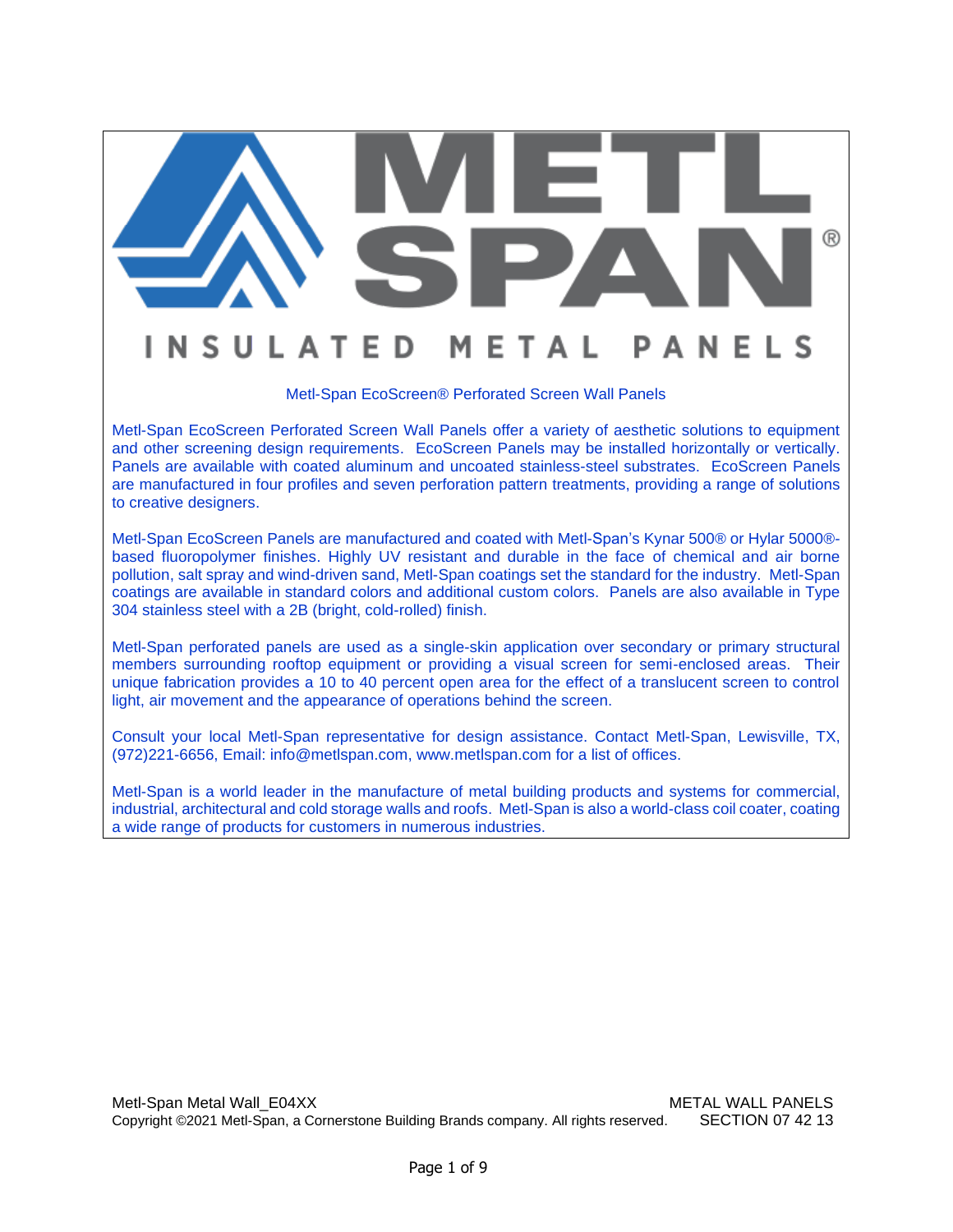## SECTION 07 42 13.04

## METAL WALL PANELS, PERFORATED

#### PART 1 - GENERAL

#### 1.1 SECTION INCLUDES

A. Metal Screen Wall System over Primary**[** and Secondary**]** Framing: Single-skin exposed fastener perforated metal wall panels.

Specifier: Retain subparagraph below when retaining secondary metal framing such as subgirts or furring members over masonry in this section.

1. Metal screen wall system includes secondary metal framing for panel attachment.

#### 1.2 RELATED REQUIREMENTS

Specifier: Edit list below to correspond to Project.

- A. Division 01 Section "Sustainable Design Requirements" for related LEED general requirements.
- B. Division 05 Section "Structural Steel Framing" for primary structural members supporting metal screen wall system.
- C. Division 07 Section "Sheet Metal Flashing and Trim" for sheet metal copings, flashings, reglets and roof drainage items.
- 1.3 DEFINITIONS
- 1.4 REFERENCES
	- A. American Architectural Manufacturer's Association (AAMA):
		- 1. AAMA 620 Voluntary Specification for High Performance Organic Coatings on Coil Coated Architectural Aluminum Substrates.
		- 2. AAMA 2605 Voluntary Specification, Performance Requirements and Test Procedures for Superior Performing Organic Coatings on Aluminum Extrusions and Panels.
	- B. American Society of Civil Engineers (ASCE):
		- 1. ASCE 7 Minimum Design Loads for Buildings and Other Structures.
	- C. ASTM International (ASTM):
		- 1. ASTM A 666 Standard Specification for Annealed or Cold-Worked Austenitic Stainless Steel Sheet, Strip, Plate, and Flat Bar.
		- 2. ASTM B 209 Specification for Aluminum and Aluminum Alloy Sheet and Plate.
		- 3. ASTM C 754 Specification for Installation of Steel Framing Members to Receive Screw Attached Gypsum Panel Products.

Metl-Span Metal Wall\_E04XX Methods and METAL WALL PANELS Copyright ©2021 Metl-Span, a Cornerstone Building Brands company. All rights reserved. SECTION 07 42 13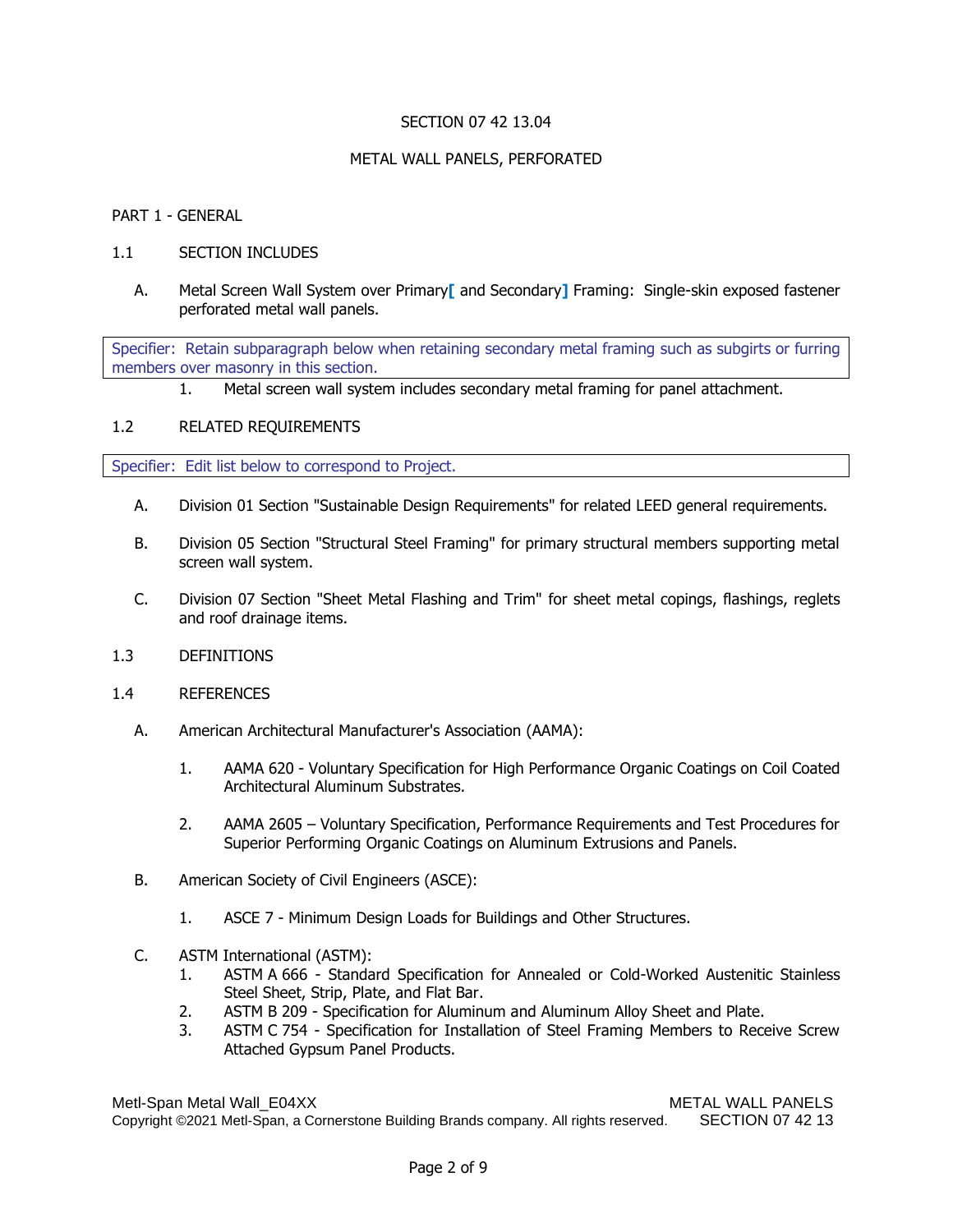- 4. ASTM E 72 Standard Test Methods of Conducting Strength Tests of Panels for Building Construction.
- D. Sheet Metal and Air Conditioning Contractors National Association, Inc. (SMACNA):
	- 1. Architectural Sheet Metal Manual.

# 1.5 PERFORMANCE REQUIREMENTS

Specifier: Add requirements to this Article if Project requirements include delegated design by Contractor.

- A. General: Provide metal wall panel assemblies meeting performance requirements as determined by application of specified tests by a qualified testing agency on manufacturer's standard assemblies.
- B. Structural Performance: Provide metal wall panel assemblies capable of withstanding the effects of indicated loads and stresses within limits and under conditions indicated:

Specifier: Consult structural engineer and edit below as required by local codes. Insert structural data below if not indicated on drawings.

- 1. Wind Loads: Determine loads based on uniform pressure, importance factor, exposure category, and basic wind speed indicated on drawings.
- 2. Limits of Deflection: Metal wall panel assembly shall withstand scheduled wind pressure with the following allowable deflection:
	- a. Maximum allowable deflection

Specifier: Select one of the following two subparagraphs based upon the selected panel depth and configuration.

- 1) Single Skin Panels Less than 1-inch (25-mm) in Depth: Limited to L/90 deflection of panel perimeter normal to plane of wall.
- 2) Single Skin Panels greater than 1-inch (25-mm) in Depth: Limited to L/120 deflection of panel perimeter normal to plane of wall.
- 3. Secondary Metal Framing: Design secondary metal framing for metal wall panel assembly according to AISI's "Standard for Cold-Formed Steel Framing - General Provisions."

Specifier: Delete paragraph below if not applicable.

C. Florida State Building Code Compliance: Provide wall panels that comply with the requirements for installation under Florida State Building Code aside of the High Velocity Hurricane Zones.

Specifier: For horizontal applications, and other applications where thermal movement is an issue, retain the requirements below.

D. Thermal Movements: Allow for thermal movements from variations in ambient. Accommodate movement of support structure caused by thermal expansion and contraction.

Metl-Span Metal Wall\_E04XX Methods and METAL WALL PANELS Copyright ©2021 Metl-Span, a Cornerstone Building Brands company. All rights reserved. SECTION 07 42 13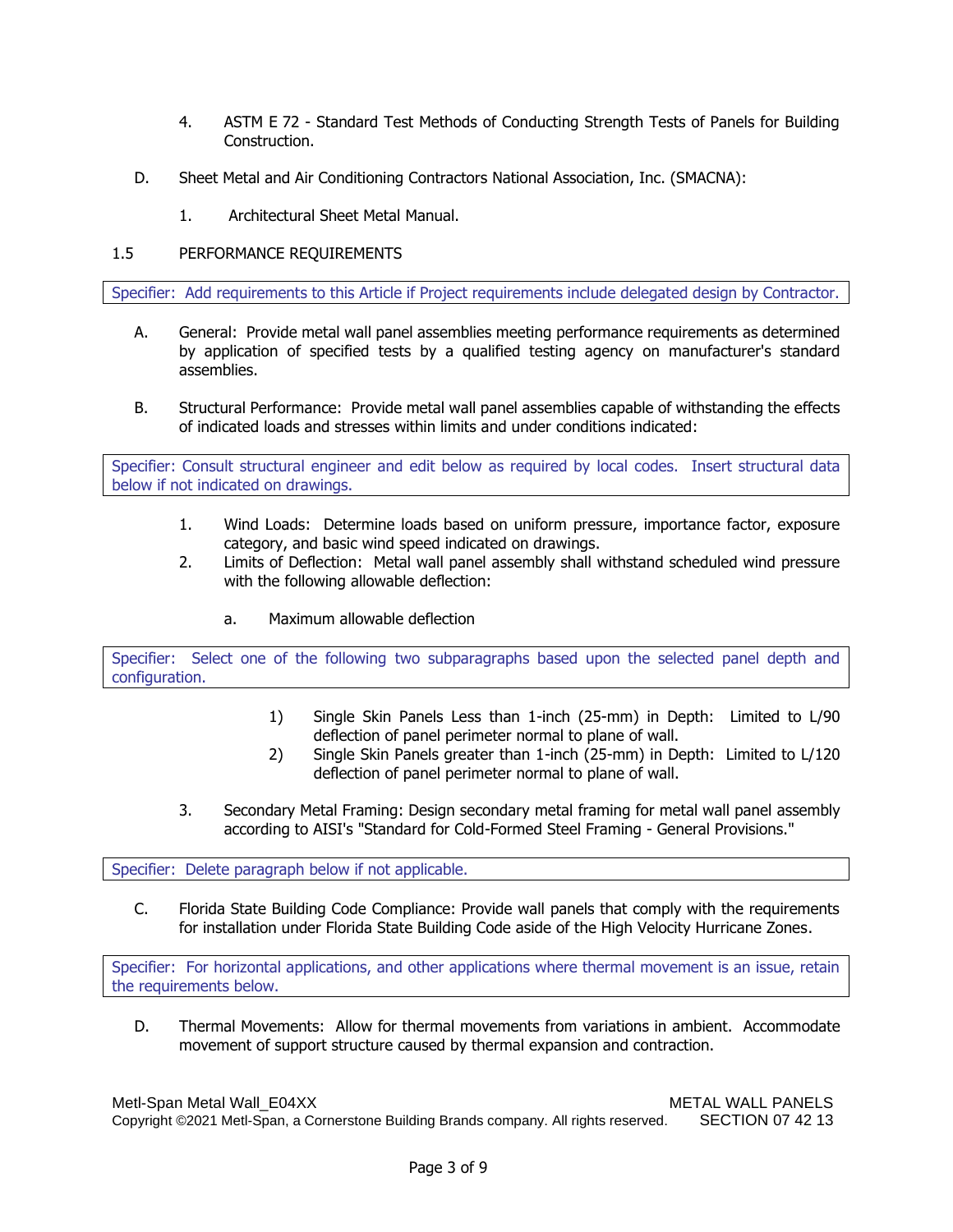# 1.6 QUALITY ASSURANCE

A. Manufacturer/Source: Provide metal wall panel and panel accessories from a single manufacturer.

Specifier: Retain paragraph below if Owner allows substitutions but requires strict control over qualifying of substitutions.

- B. Manufacturer Qualifications: Approved manufacturer listed in this Section with minimum 10 years experience in manufacture of similar products in successful use in similar applications.
	- 1. Approval of Comparable Products: Submit the following in accordance with project substitution requirements, within time allowed for substitution review:
		- a. Product data, including certified independent test data indicating compliance with requirements.
		- b. Samples of each component.
		- c. Project references: Minimum of 5 installations not less than 5 years old, with Owner and Architect contact information.
		- d. Sample warranty.
	- 2. Substitutions following award of contract are not allowed except as stipulated in Division 01 General Requirements.
	- 3. Approved manufacturers must meet separate requirements of Submittals Article.
- C. Installer Qualifications: Experienced Installer with minimum of 5 years experience with successfully completed projects of a similar nature and scope.
- 1.7 ADMINISTRATIVE REQUIREMENTS
	- A. Preinstallation Meeting: Conduct preinstallation meeting at site attended by Owner, Architect, manufacturer's representative, and other trade contractors.
		- 1. Coordinate building framing [and secondary framing] in relation to metal wall panel assembly.

# 1.8 ACTION SUBMITTALS

- A. Product Data: Manufacturer's data sheets, for specified products.
	- 1. Include data indicating compliance with performance requirements.

Specifier: Retain and edit below to comply with Project requirements for LEED or other sustainable design requirements.

- B. LEED Submittals:
	- 1. Credit MR 4.1: Product data indicating the following:
		- a. Percentages by weight of post-consumer and pre-consumer recycled content.
		- b. Total weight of products provided.

Metl-Span Metal Wall\_E04XX Methods and METAL WALL PANELS Copyright ©2021 Metl-Span, a Cornerstone Building Brands company. All rights reserved. SECTION 07 42 13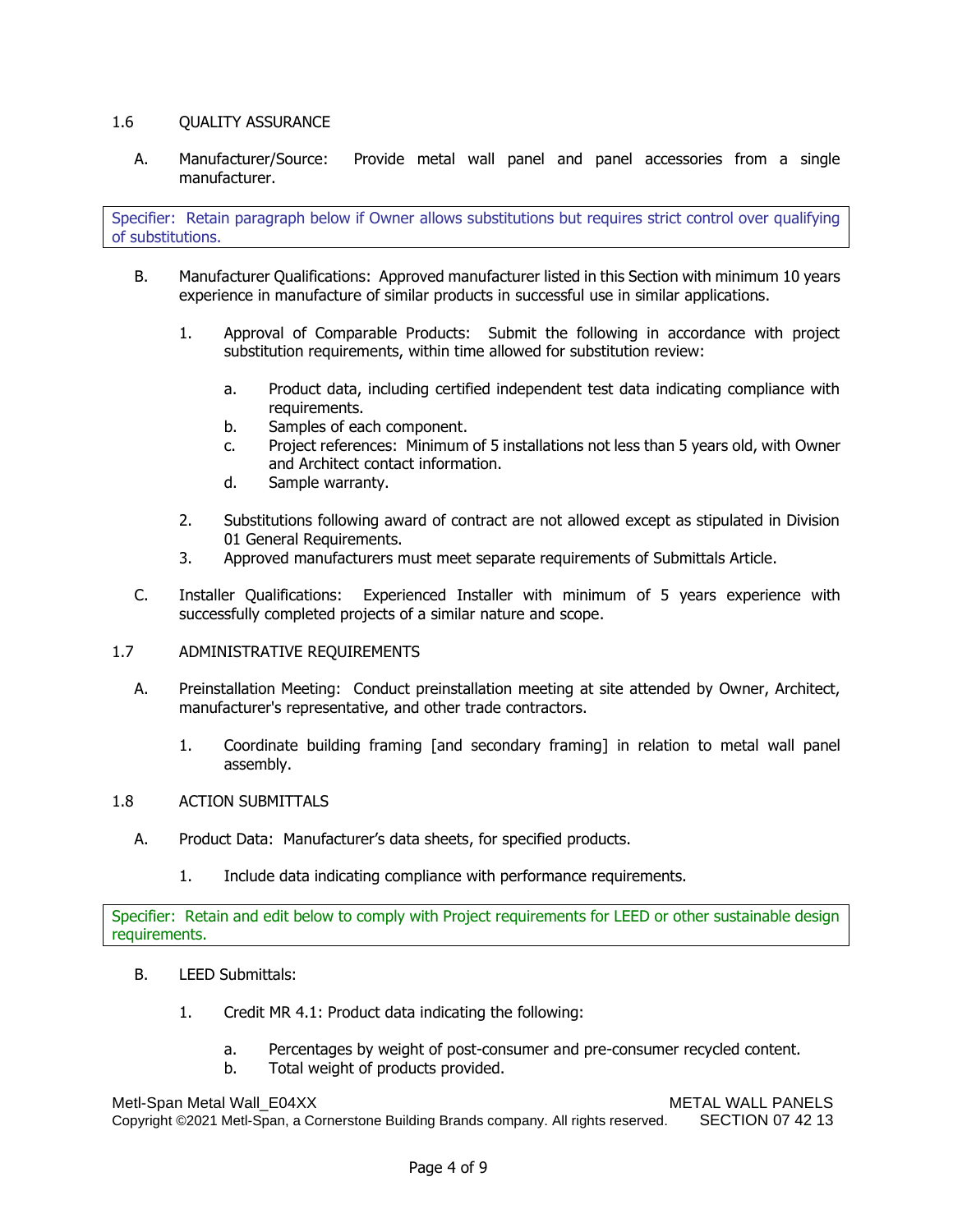- C. Shop Drawings: Provide shop drawings prepared by manufacturer or manufacturer's authorized Installer. Include full elevations showing openings and penetrations. Include details of each condition of installation and attachment. Provide details at a minimum scale 1-1/2-inch per foot (1:8) of all required trim and extrusions needed for a complete installation.
	- 1. Indicate points of supporting structure that must coordinate with metal wall panel assembly installation.
	- 2. Note locations where separation of dissimilar materials is required, and indicate method to be used.
	- 3. Indicate adjacent material types and methods to be used to prevent staining effect on metal wall panels caused by water runoff.
- D. Samples for Initial Selection: For each product specified. Provide representative color charts of manufacturer's full range of colors.
- E. Samples for Verification: Provide 12-inch (300 mm) section of panel(s) showing finishes. Provide 12-inch (300 mm) long pieces of trim pieces and other exposed components.
- 1.9 INFORMATIONAL SUBMITTALS
	- A. Product Test Reports: Indicating compliance of products with requirements, from a qualified independent testing agency.

Specifier: Retain paragraphs below when Project requirements include compliance with Federal Buy American provisions. Metl-Span Metal Wall Panels comply with requirement.

B. Buy American Certification: Submit documentation certifying that products are manufactured in the USA.

Specifier: Delete paragraph below if not applicable.

- C. State of Florida Product Approval aside of High Velocity Hurricane Zone.
- D. Qualification Information: For Installer firm.
- E. Manufacturer's warranty: Submit sample warranty.
- 1.10 CLOSEOUT SUBMITTALS
	- A. Maintenance data.
- 1.11 DELIVERY, STORAGE, AND HANDLING
	- A. Protect metal wall panel products during shipping, handling, and storage to prevent staining, denting, deterioration of components or other damage.
		- 1. Deliver, unload, store, and erect metal wall panel products and accessory items without misshaping panels or exposing panels to surface damage from weather or construction operations.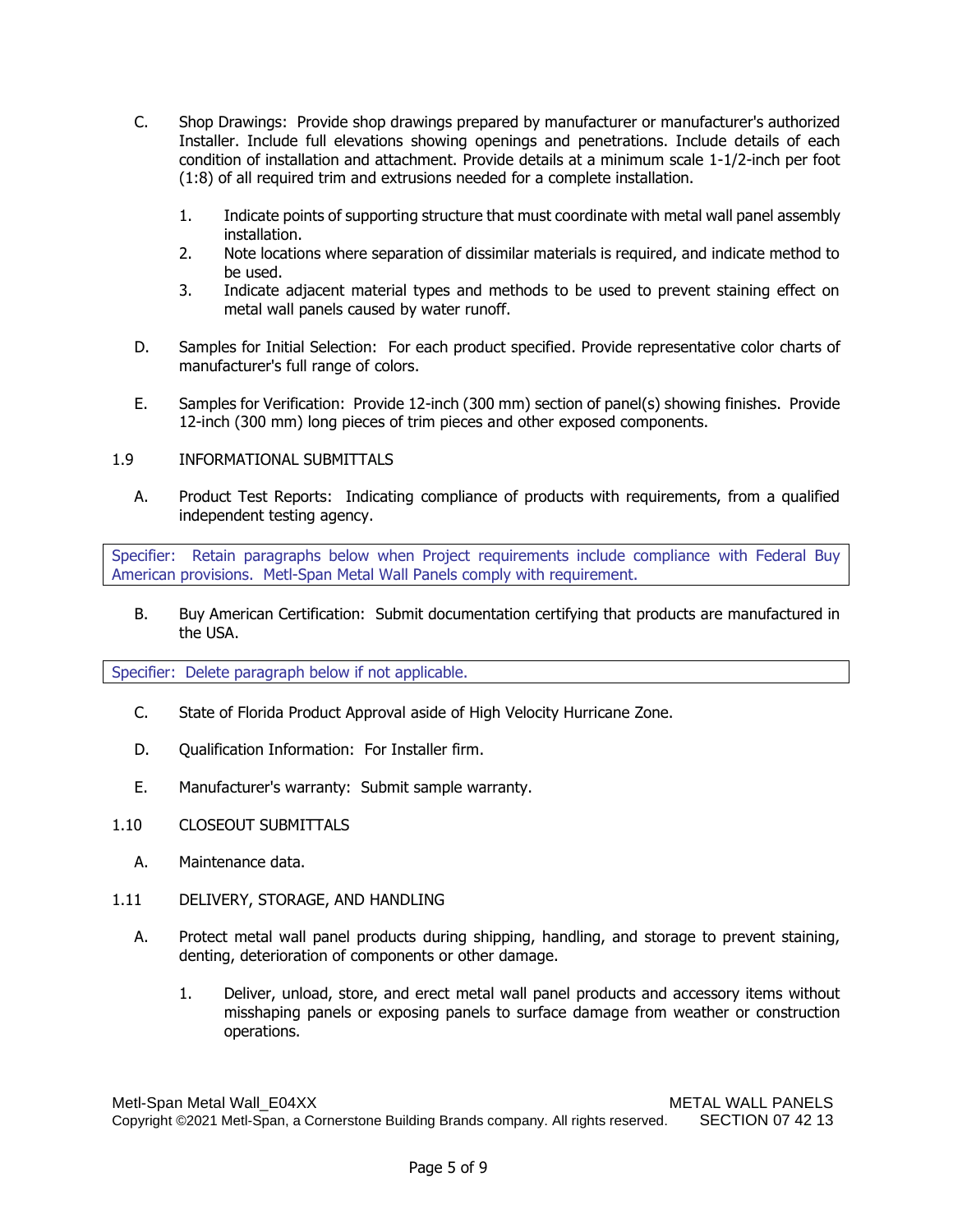## 1.12 WARRANTY

Specifier: Warranty terms below are available from Metl-Span. Verify that other allowable manufacturers furnish warranty meeting requirements.

A. Special Manufacturer's Warranty: On manufacturer's standard form, in which manufacturer agrees to repair or replace components of metal wall panel assemblies that fail in materials and workmanship within **[**two**]** years from date of Substantial Completion.

## PART 2 - PRODUCTS

- 2.1 MANUFACTURERS
	- A. Basis of Design: **Metl-Span, EcoScreen Perforated Screen Wall**. Provide basis of design product, **[**or comparable product approved by Architect prior to bid**]**.
		- 1. Metl-Span; Lewisville, TX 75019. Tel: (877)585-9969. Tel: (972)221-6656. Fax: (972)420 9382. Email: [info@metlspan.com.](mailto:info@metlspan.com) Web: [www.metlspan.com.](http://www.metlspan.com/)

## 2.2 METAL WALL PANEL MATERIALS

Specifier: Select screenwall panel metal type required for project.

- A. Aluminum Face Sheet: Smooth surface coil-coated, ASTM B209, 3003-H14 alloy, 0.040 inch (1.0 mm) nominal thickness.
- B. Stainless-Steel Face Sheet: ASTM A 666, architectural grade, 0.036 inch/20 gage (0.91 mm) nominal thickness, Type 304, bright, non-directional polish, No. 2B.
- 2.3 PERFORATED METAL WALL PANELS
	- A. Metal Wall Panels, General: Factory-formed, exposed fastener panels with interconnecting side joints, fastened to supports with exposed fasteners.

Specifier: Retain one or more of six profiles listed below as required for project.

- B. Panel Profile: Ribbed profile with lap joint **MWP#\_\_\_**:
	- 1. Basis of Design Product: **Metl-Span, BR5-36**.
	- 2. Panel Coverage: 36 inches (914 mm).
	- 3. Panel Height: 1.50 inches (38 mm).
	- 4. Rib Spacing: 5 at 7.20 inches (183 mm) o.c.
- C. Panel Profile: Ribbed profile with lap joint **MWP#\_\_\_:**
	- 1. Basis of Design Product: **Metl-Span, MR3-36**.
	- 2. Panel Coverage: 36 inches (914 mm).
	- 3. Panel Height: 3.0 inches (76 mm).
	- 4. Rib Spacing: 3 at 12 inches (305 mm) o.c.

Metl-Span Metal Wall\_E04XX METAL WALL PANELS Copyright ©2021 Metl-Span, a Cornerstone Building Brands company. All rights reserved. SECTION 07 42 13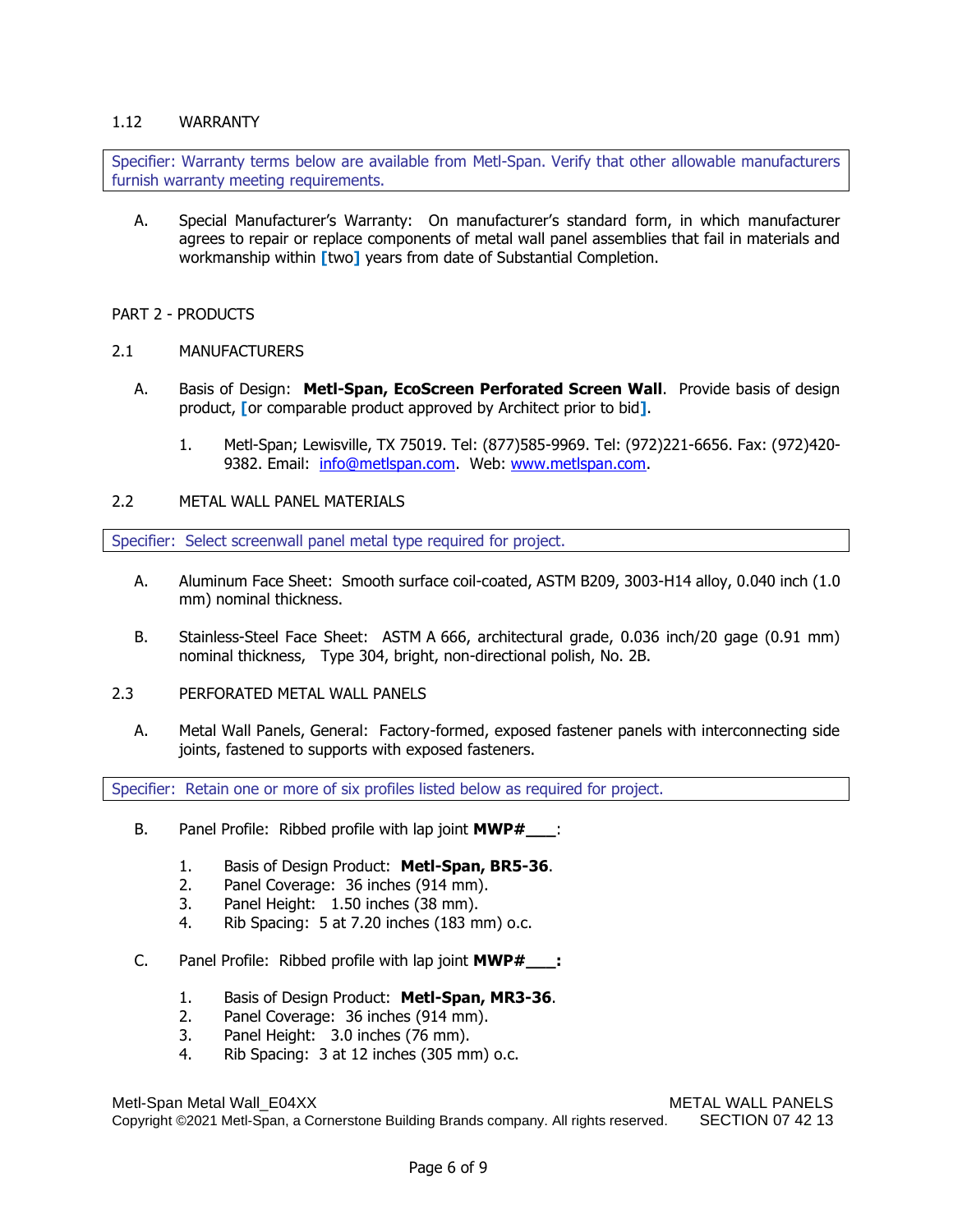- D. Panel Profile: Symmetrical corrugated profile with lap joint. **MWP#\_\_\_**:
	- 1. Basis of Design Product: **Metl-Span, Econolap 3/4 inch**.
	- 2. Panel Coverage: 34.66 inches (880 mm).
	- 3. Panel Height: 0.75 inches (19 mm).
	- 4. Corrugation Spacing: 2.66 inches (68 mm) o.c.
- E. Panel Profile: Symmetrical rib profile with lap joint **MWP#\_\_\_**:
	- 1. Basis of Design Product: **Metl-Span, Style-Rib.**
	- 2. Panel Coverage: 36 inches (914 mm).
	- 3. Panel Depth: 1.50 inches (38 mm).
	- 4. Rib Spacing: 5 at 7.2 inches (183 mm) o.c.
- F. Panel Pattern:

Specifier: Select pattern and perforation from seven options below. If more than one panel profile, pattern, and perforation combination, copy required paragraphs below and combine with panel profile descriptions above.

- 1. Pattern and Perforation: Staggered pattern, 3/8 inch (10 mm) perforations at 9/16 inch (14 mm) spacing, with 40 percent open area.
- 2. Pattern and Perforation: Reverse pattern, 1/8 inch (3 mm) perforations at 3/8 inch (10 mm) spacing, with 10 percent open area.
- 3. Pattern and Perforation: Reverse pattern, 1/8 inch (3 mm) perforations at 1/4 inch (6 mm) spacing, with 23 percent open area.
- 4. Pattern and Perforation: Reverse pattern, 1/4 inch (6 mm) perforations at 1/2 inch (13 mm) spacing, with 23 percent open area.
- 5. Pattern and Perforation: Staggered pattern, 1/8 inch (3 mm) perforations at 7/32 inch (6 mm) spacing, with 30 percent open area.
- 6. Pattern and Perforation: Staggered pattern, 3/16 inch (5 mm) perforations at 5/16 inch (8 mm) spacing, with 33 percent open area.
- 7. Pattern and Perforation: Staggered pattern, 1/8 inch (3 mm) perforations at 3/16 inch (5 mm) spacing, with 40 percent open area.

# 2.4 METAL WALL PANEL ACCESSORIES

- A. Metal Wall Panel Accessories, General: Provide complete metal wall panel assembly incorporating trim, copings, fascia, parapet caps, sills, inside and outside corners, and miscellaneous flashings. Fabricate accessories in accordance with SMACNA Manual. Provide manufacturer's factoryformed clips, shims, flashings, and caps for a complete installation.
- B. Formed Flashing and Trim: Match material, thickness, and color of metal wall panel face sheets.
- C. Fasteners: Self-tapping 300 series stainless steel screws, No. 14 minimum, hex-head, with 15mm diameter stainless steel metal washers with bonded EPDM, and other acceptable fasteners recommended by panel manufacturer.

Specifier: Retain article only if secondary framing is part of work of this Section.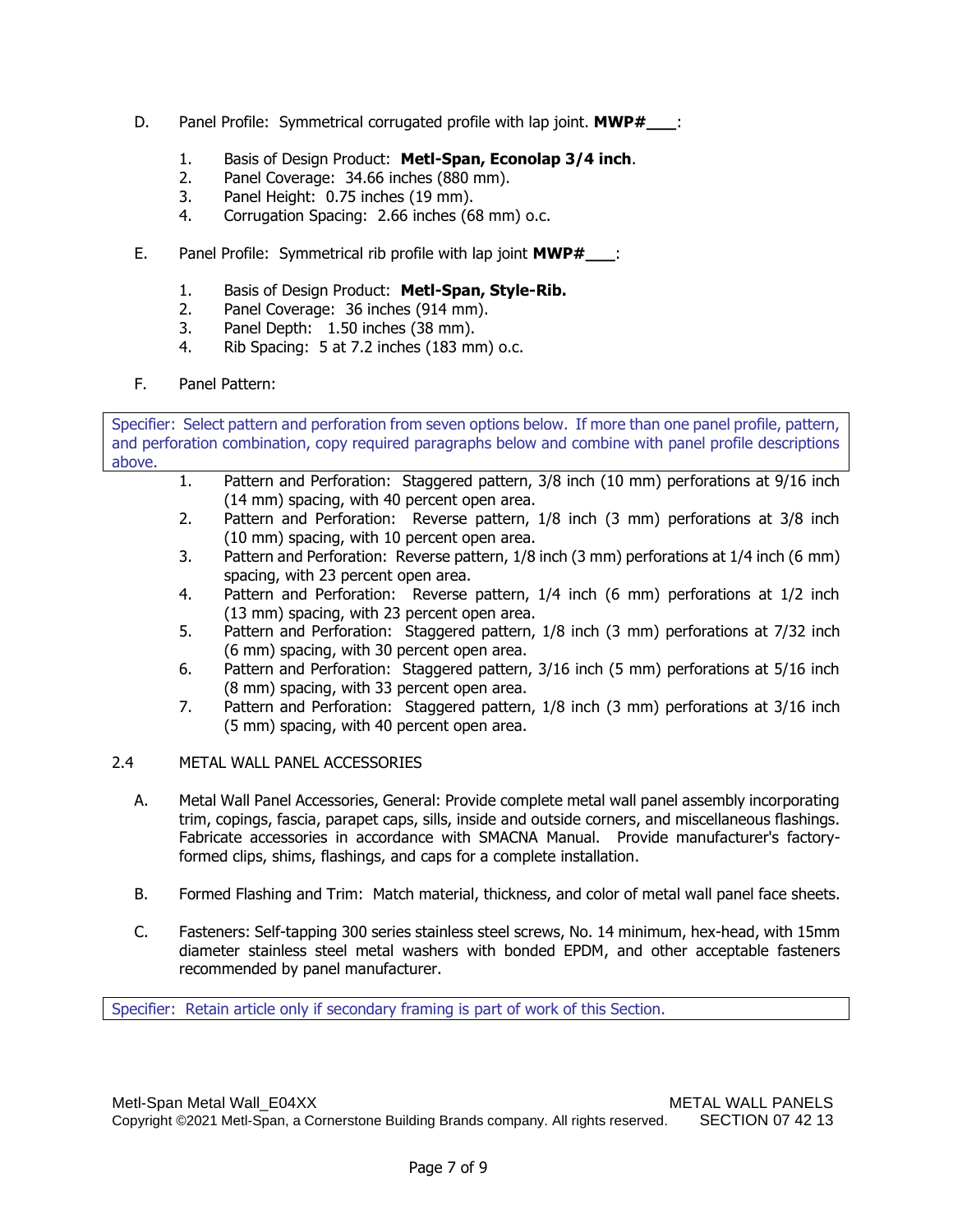## 2.5 SECONDARY METAL FRAMING

- A. Miscellaneous Framing Components, General: Cold-formed metallic-coated steel sheet, ASTM A 653/A 653M, G90 (Z180).
	- 1. Hat Channels: 0.053 inch/16 ga. (1.34 mm) minimum.
	- 2. Sill Channels: 0.053 inch/16 ga. (1.34 mm) minimum.

## 2.6 METAL WALL PANEL FINISHES

Specifier: Select aluminum face sheet finish system from options below. Delete all finish options if specifying stainless steel face sheet.

- A. Exposed Coil-Coated Finish System:
	- 1. Fluoropolymer Two-Coat System: 0.2-mil nominal primer with 0.8-mil nominal 70 percent PVDF fluoropolymer color coat, AAMA 620.
		- a. Basis of Design: **Metl-Span Fluoropon finish**.
- B. Color:
	- 1. Exterior Surface: **[**As indicated**] [**As selected by Architect from manufacturer's standard colors**] [**Match Architect's custom color**]**.
	- 2. Interior Surface: **[**Manufacturer's standard primer color**] [**As indicated**] [**As selected by Architect from manufacturer's standard colors**] [**Match Architect's custom color**]**.

# PART 3 - EXECUTION

#### 3.1 EXAMINATION

- A. Examine metal wall panel substrate with Installer present. Inspect for erection tolerances and other conditions that would adversely affect installation of metal wall panels.
- B. Wall Substrate: Confirm that wall substrate is within tolerances acceptable to metal wall panel system manufacturer.
	- 1. Maximum substrate and framing deviations from flat plane acceptable:
		- a. 1/4-inch in 20 feet vertically or horizontally.
		- b. 1/2-inch across building elevation.
		- c. 1/8-inch in 5 feet.

Specifier: Retain one, two, or three following paragraphs as appropriate to Project.

- C. Framing: Inspect framing that will support metal wall panels to determine if support components are installed as indicated on approved shop drawings. Confirm presence of acceptable framing members at recommended spacing to match installation requirements of metal wall panels.
- D. Openings: Verify that openings and penetrations match layout on shop drawings.

Metl-Span Metal Wall\_E04XX Metal WALL PANELS Copyright ©2021 Metl-Span, a Cornerstone Building Brands company. All rights reserved. SECTION 07 42 13